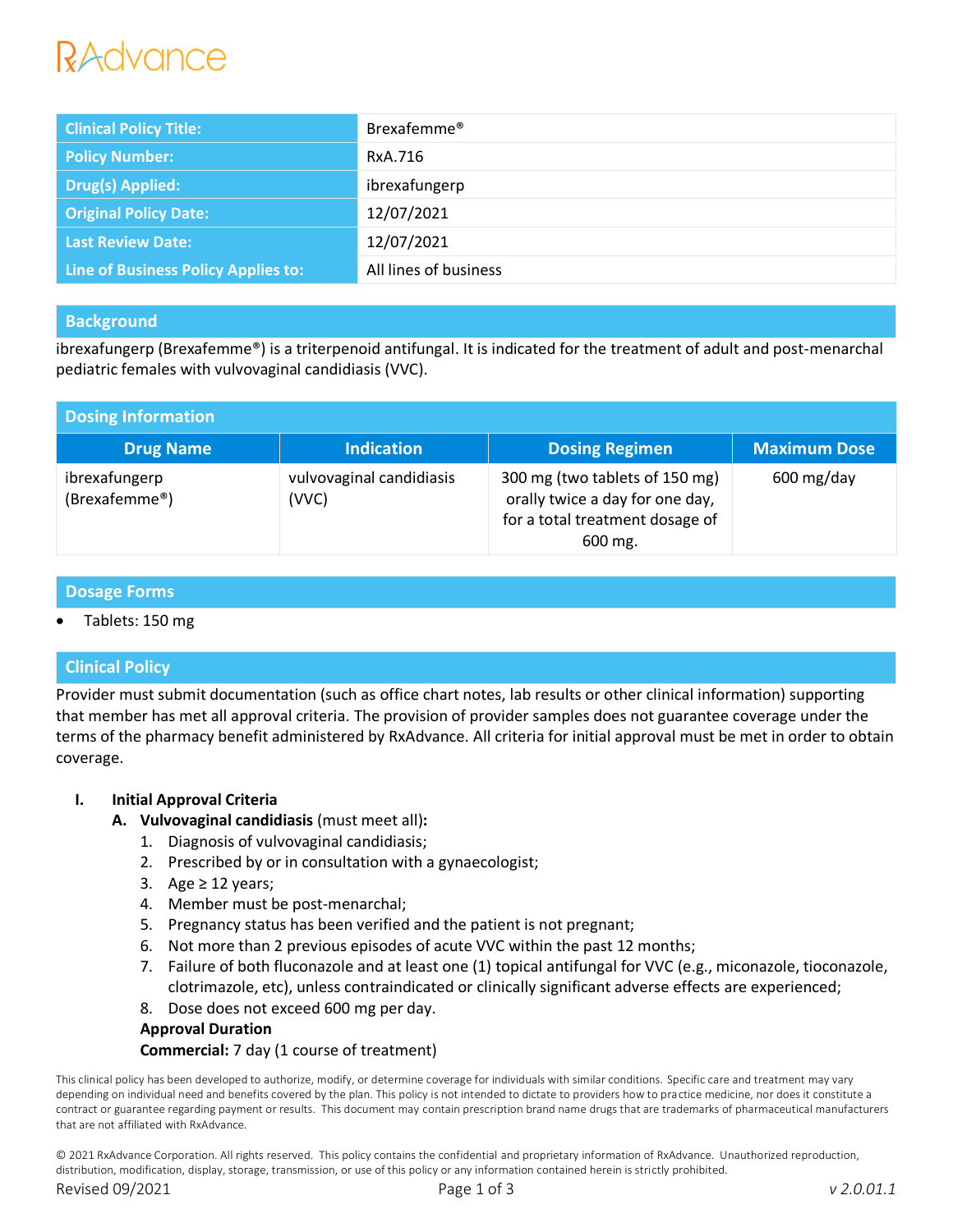

# **Medicaid:** 7 day (1 course of treatment)

#### **II. Continued Therapy Approval**

- **A. Vulvovaginal candidiasis** (must meet all):
	- 1. Re-authorization is not permitted. Members must meet the initial approval criteria and at least 14 days should have elapsed since the previous claim for Brexafemme®.

**Approval Duration Commercial:** Not applicable **Medicaid:** Not applicable

#### **III. Appendices**

## **APPENDIX A: Abbreviation/Acronym Key** VVC: vulvovaginal candidiasis FDA: Food and Drug Administration

#### **APPENDIX B: Therapeutic Alternatives**

Below are suggested therapeutic alternatives based on clinical guidance. Please check drug formulary for preferred agents and utilization management requirements.

| <b>Drug Name</b> | <b>Dosing Regimen</b>                                                                                                                                                                                                                                                                                                                                                                                                                     | Dose Limit/<br><b>Maximum Dose</b>                                                                     |
|------------------|-------------------------------------------------------------------------------------------------------------------------------------------------------------------------------------------------------------------------------------------------------------------------------------------------------------------------------------------------------------------------------------------------------------------------------------------|--------------------------------------------------------------------------------------------------------|
| Oral fluconazole | Uncomplicated: 150 mg orally as a single dose<br>$\bullet$<br>(FDA dosage);<br>Complicated: Initial therapy 100 mg, 150 mg, or<br>$\bullet$<br>200 mg oral dose of fluconazole every third day<br>for a total of 3 doses [days 1, 4, and 7]) is<br>recommended, to attempt mycologic remission.<br>Maintenance regimen: Oral fluconazole (100 mg,<br>150 mg, or 200 mg dose) weekly for 6 months is<br>the indicated maintenance regimen. | • Uncomplicated: 150<br>mg<br>• Complicated:<br>Initial therapy: 600 mg<br>Maintenance: 800<br>mg/week |

Therapeutic alternatives are listed as "generic name (Brand name®)" when the drug is available by both generic and brand, "Brand name®" when the drug is available by brand only, and "generic name" when the drug is available by generic only.

#### **APPENDIX C: Contraindications/Boxed Warnings**

- Contraindication(s):
	- o Pregnancy;
	- o Hypersensitivity to ibrexafungerp.
- Boxed Warning(s):
	- o None reported

#### **APPENDIX D: General Information** None

© 2021 RxAdvance Corporation. All rights reserved. This policy contains the confidential and proprietary information of RxAdvance. Unauthorized reproduction, distribution, modification, display, storage, transmission, or use of this policy or any information contained herein is strictly prohibited. Revised 09/2021 Page 2 of 3 *v 2.0.01.1*